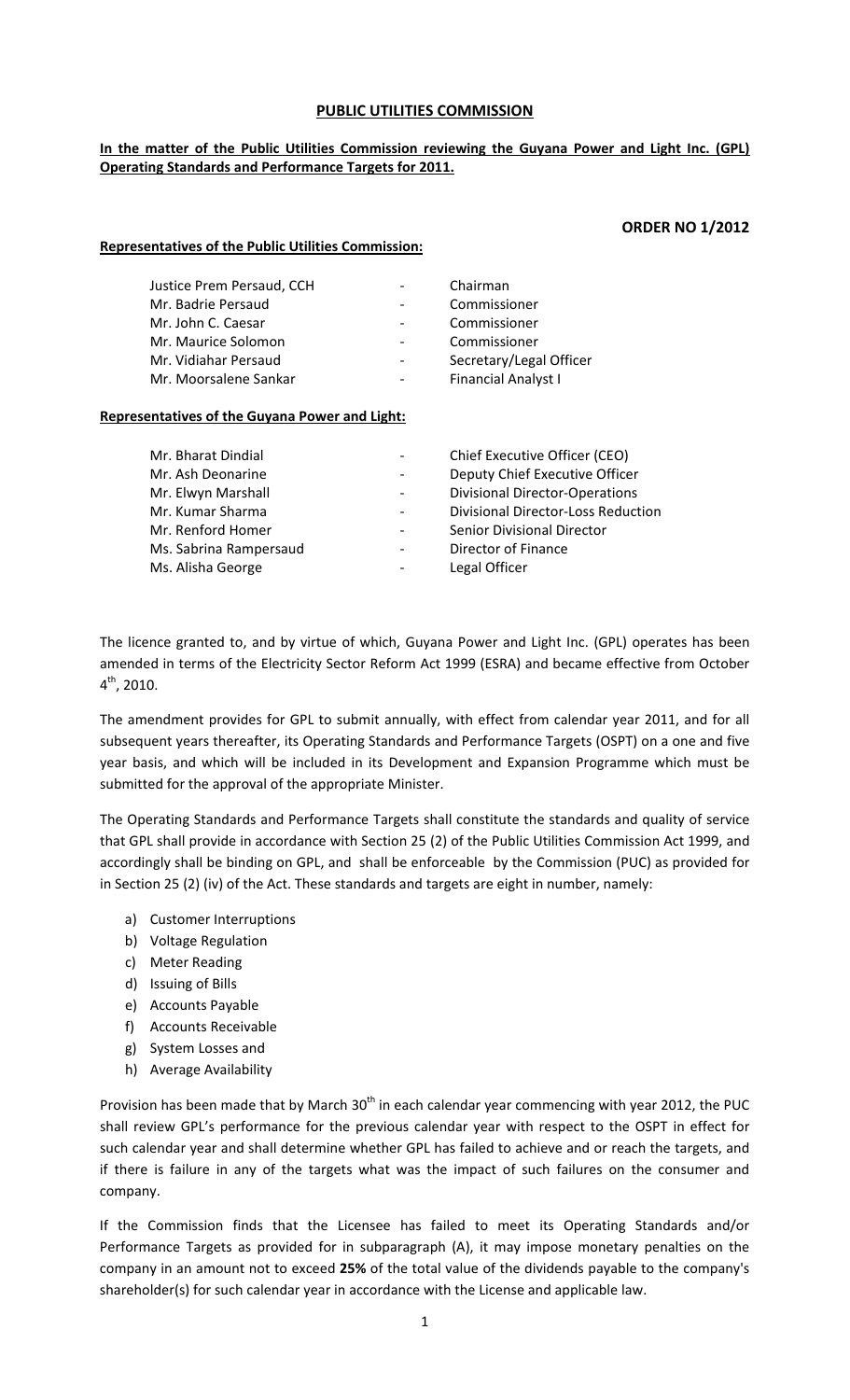In determining the amount of any monetary penalty to be imposed within the parameters set forth in subparagraph (B), the Commission shall take into account the extent to which the company has failed to meet its Operating Standards or Performance Targets during the previous calendar year and the impact of any such failure(s) upon the Licensee's Customers.

On the 26<sup>th</sup> March 2011 the Commission held a public hearing at the Tower Hotel, Georgetown. The object of which was to afford GPL an opportunity to inform the public whether the operating standards were met and if not, why not.

The Commission in reviewing the standards GPL failed to achieve took into consideration the reason(s) that contributed to the failures and the impact, if any, on the consumers and on the company.

# **GPL's Performances and Explanations for Failing to Achieve a Number of Operating Standards:**

## **(a) Customer Interruptions:**

**The object of this standard was to limit the number of annual outages to 140.**

# **The annual average number of outages a consumer experienced in 2011 was 156. The standard was therefore not met.**

GPL explained that higher generation repairs that were not anticipated were a contributing factor. During the year the company was forced to use caterpillar sets as base load stations. These sets are meant to be used for peaking purposes and are unsuited for base load usage. The downtime experienced from these sets compounded the problem.

## **(b) Voltage Regulation:**

# The purpose of this standard is to commit GPL to provide a stable voltage in order to improve the **quality of service to consumers and consequently limiting damage to consumers' electrical appliances.**

GPL has stated that it was difficult to monitor the voltage delivered to each customer and instead the standard would be based on the number of voltage complaints, and the time taken to have them resolved. At the hearing GPL reported that for the first three quarters of 2011 the number of voltage complaints received was 363, 481 and 452. But the standard provides that GPL shall seek to maintain, in stable conditions voltages, of ±5% of the nominal voltage and ±10% following a systems disturbance (see our response under our review of the failed standards).

## **(c) Meter Reading:**

**The purpose of this standard is aimed at reducing the number of annual estimated billings based on actual meter readings.**

# **For 2011 GPL was required to read annually 97% of Maximum Demand consumers and 87% of Non‐ Maximum Demand consumers.**

The standards were not achieved. With respect to Non‐Maximum Demand consumers GPL produced 83% of the bills based on actual readings; and with respect to Maximum Demand bills, 91% were produced based on actual meter readings.

GPL's explanations in not meeting the operating standards with respect to Non‐Maximum Demand consumers are:

- Consumers not being at home when meter readers visited to read meters
- Hostile consumers that refuse to cooperate with GPL's personnel
- Locked gates and canines that kept meter readers at bay.

With respect to the Maximum Demand Consumers GPL explained that failure to meet this standard was due to the malfunctioning of the hand held terminals that record readings of the ITRON meters. This resulted in incorrect readings that ultimately led to increased estimations. It was reported at the hearing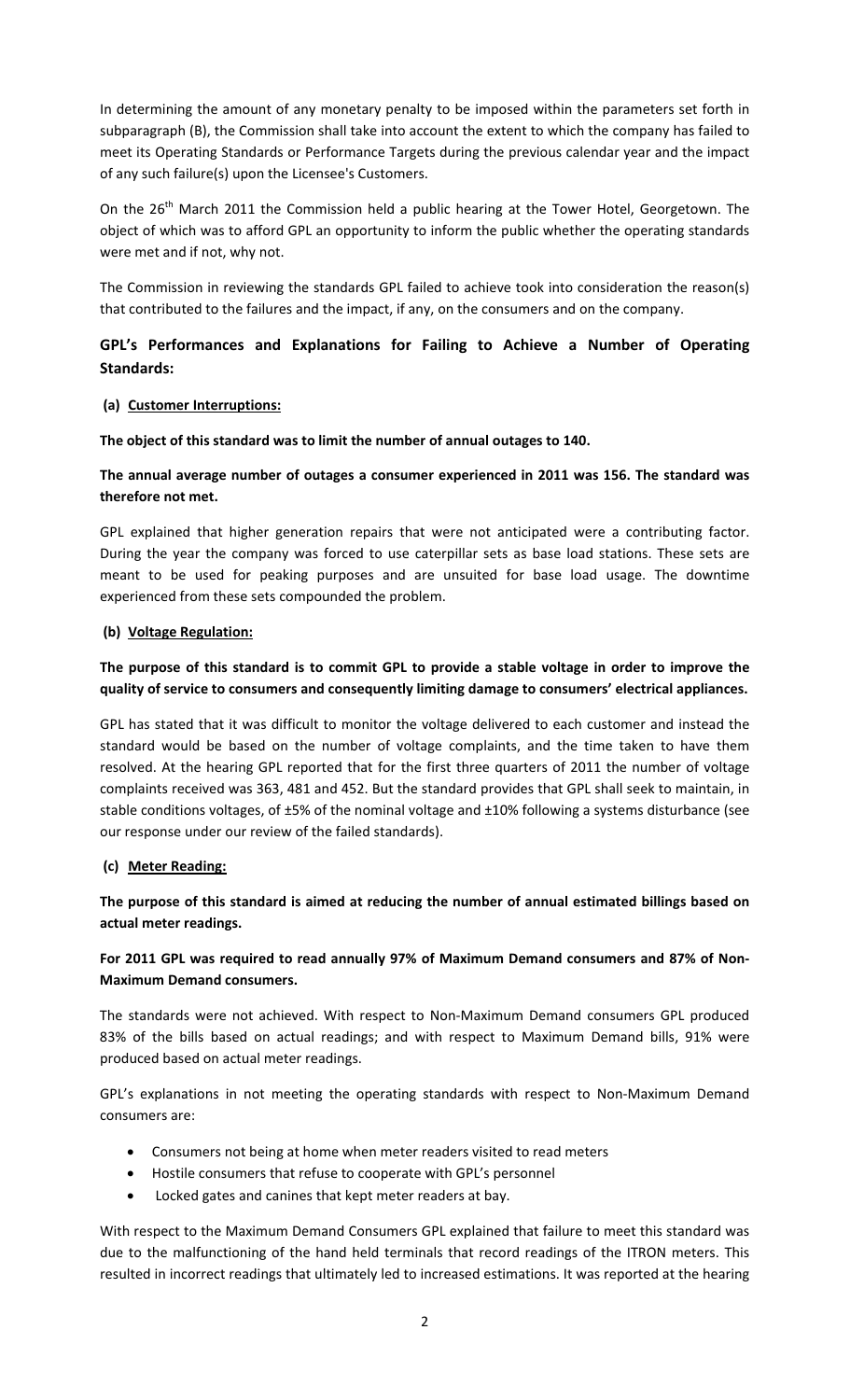that handsets with the "SR" suffix that the manufacturers opined are the correct terminals to read the current installed ITRON meters are on order and should be in the company's possession in the near future.

## **(d) Issuing of Bills:**

GPL is required to issue maximum demand bills within 7 (seven) days of the reading of the customer's **meter and within 12 (twelve) days of the reading of Non‐Maximum meters.** 

**With respect to Non‐Maximum demand bills, the standard was met.**

# **GPL has issued Maximum Demand bills on average 9 (nine) days after the meters would have been read. The standard, therefore, was not achieved.**

GPL's explanations in not meeting the standard for Maximum Demand consumers:

- Staff shortages
- Re‐reading of meters because of malfunctioning terminals

### **(e) Accounts Payable:**

### **This standard commits GPL to settle in full with its creditors within 32 days.**

GPL reported that it took on average 37 (thirty seven) days to settle with its creditors. GPL explained that higher than intended fuel prices resulted in severe liquidity constraints to the company that limited its ability to settle with its creditors within contractual time frames.

### **(f) Accounts Receivable:**

### **This standard commits GPL to collect in full its debtors within a period of 55 days.**

GPL reported that it took on average 42 days to collect from its debtors. This standard was therefore met.

## **(g) System Losses:**

# Under this standard the level of losses at December 2011 is set at 29.9% of dispatched power. Losses **at the end of 2011 were calculated at 31.6%. The standard was therefore not met.**

GPL explained that:

- As a result of the ongoing deterioration of the transmission system, technical losses were anticipated to increase by .5 of one percent in 2011.
- Despite its best efforts the company was unsuccessful in reducing consumers' theft.

## **(h) Average Availability:**

## GPL had committed that its generation stations would have been in production for 70% of the hours in **the period for 2011.**

GPL reported that the average availability for 2011 was 62%.

GPL's explanation for not meeting this standard was because they had included in their initial calculations generation stations that are no longer in production, the availability capacity of which is either zero MW or close to zero MW. The reason why they were included in the generation base was because the board of GPL had not given the management the approval for writing off these generation stations from the company's asset register.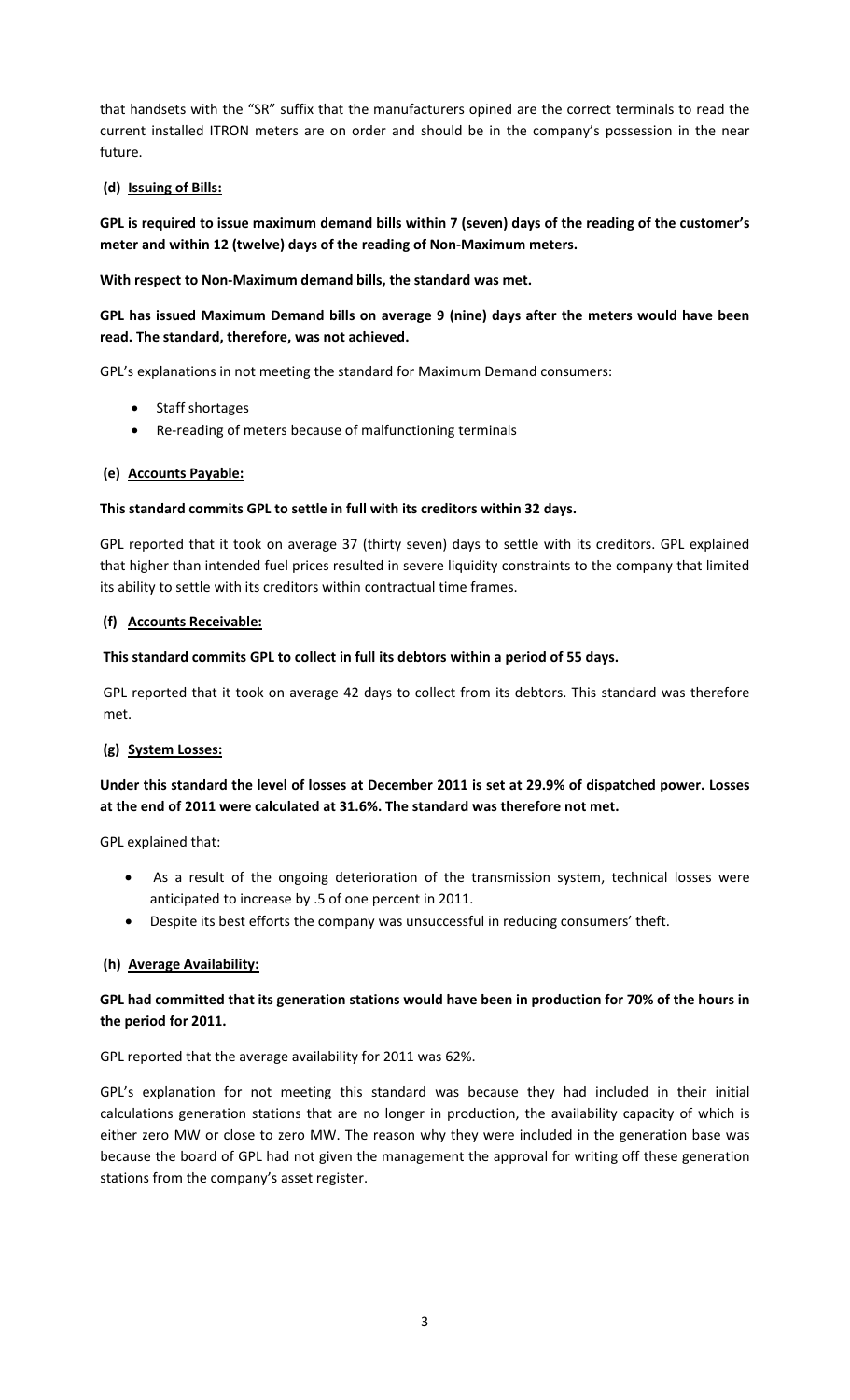## **PUC's Review of standards not achieved:**

## **(a) Customer Interruption:**

While the ideal situation is to have no power outages, the inconveniences experienced by consumers as a result of additional power outages would have been counter balanced by shorter duration of outages. The SAIDI operating standard had set the sum of the duration of outages to no more than 195 hours for 2011. GPL had reported that the sum of the duration of the outages for 2011 was 141 hours.

## **(b) Voltage Regulation:**

GPL has varied the intent of the standard to read that "the standard would be based on the number of voltage complaints received and time taken to resolve them". At the hearing GPL gave the number of complaints received for the first three quarters but at no point during the hearing was an analysis made based on the complaints received, whether the company was maintaining a voltage regulation in keeping with the operating standard.

Because of the failure of GPL to ascertain the quality of voltage supplied to consumers during 2011, the PUC would be unable to make any assessment on the impact that irregular voltage supplied to consumers may have had on them during the year.

## **(c) Meter Reading:**

# Non Maximum Demand Consumers:

In reviewing the standard set for the meter reading of non Maximum Demand consumers the Commission found the company's performance to be satisfactory, and noted the reasons for the company not attaining the standard as acceptable. The Commission is of the opinion that the impact, if any, on consumers and on the company, as a result of not attaining the operating standard to be negligible.

## Maximum Demand Consumers:

The company's failure to meet the standard and the reasons given for the failure were noted. While the impact, if any, on the consumers and on the company is likely to be negligible, the reason given for the failure is unsatisfactory. Based on the evidence given at the hearing it would appear to the Commission that the company was aware of the problem but took an inordinately long time to place an order for the terminals. The Commission finds this unacceptable.

## **(d) Issuing of Bills:**

The company's failure to meet the standard and the reasons given were noted. To some extent the failure to meet the standard was as a result of the company's inability to read Maximum Demand bills in a timely manner as a result of defective terminals that impacted on the timely issuance of Maximum Demand bills. Urgent action must be taken by the company to address this issue.

In reviewing the impact, if any, on the failure of the company to issue bills in accordance with the operating standard's time line the Commission found no adverse effect on either the company or on the consumers.

## **(e) Accounts Payable:**

The company's failure to meet the standard and the reason given for the failure were noted. The Commission is satisfied that the liquidity problems encountered by the company during the year were as a result of events beyond the control of the company. The failure by the company in not meeting the standard has had no negative impact on consumers.

# **(f) Accounts Receivable:**

This standard was met.